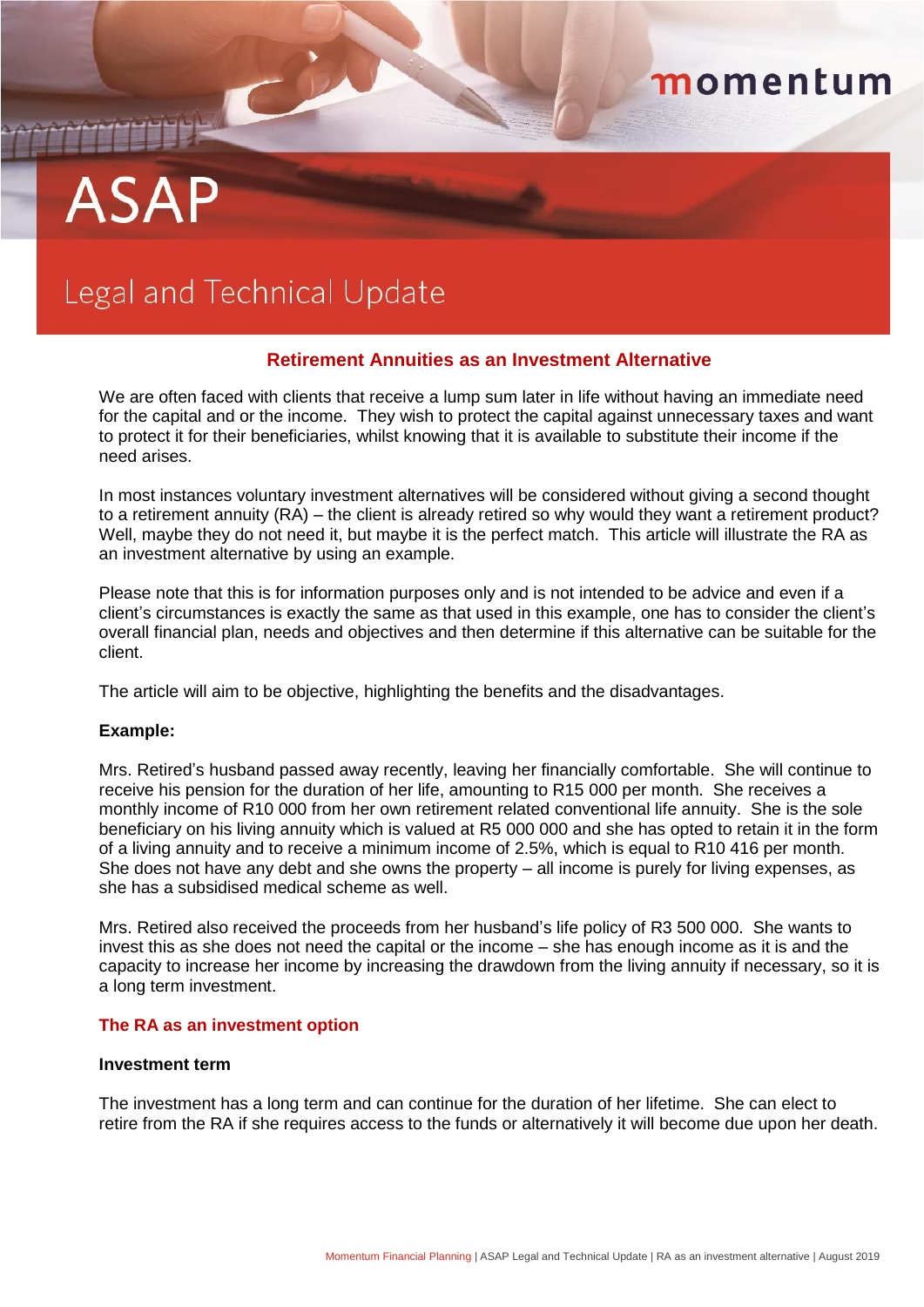## **Liquidity**

During her lifetime the investment is not liquid and if she retires from the RA she will only have access to a maximum of one third of the value as a lump sum. The remaining funds must be applied to provide her with a monthly pension. This is achieved by investing it in a compulsory annuity like a living annuity.

Upon her death, her dependents/beneficiaries will have the choice of either receiving their portion as a lump sum or to convert it to a living/conventional life annuity to provide an income. Each beneficiary can make their own choice and where an annuity is selected, the annuity will be in their name irrespective of their age (they do not have to be at retirement age to utilize the annuity option).

#### **Investment risk**

The underlying investment in the RA is governed by Regulation 28 to the Pension Funds Act that prescribes certain limits for certain asset classes to manage the investment risk in the investment.

#### **Income tax**

#### Tax on investment returns

During the investment term, there is no income tax payable in the RA. All investment returns realized in the investment will be free of income tax, capital gains tax and dividends withholding tax (DWT). (Note that where there are underlying dual listed investments, a foreign DWT component can apply, that is payable and recouped in the foreign jurisdiction where the fund's assets are situated.)

Therefore, if one compares the investment returns of the exact same underlying investment in another financial product (excluding a Tax Free Investment), the after tax returns should be better in the RA.

#### Tax deductibility iro the contribution made to the RA

Members of retirement funds are entitled to deduct all contributions made to ALL retirement funds (including pension, provident and retirement annuity funds) and include those contributions made by the employer on their behalf (that was included in their income as a fringe benefit).

In terms of section 11F of the Income Tax Act, the taxpayer will be entitled to a tax deduction equal to the lesser of:

- R350 000 (annual cap); or
- 27.5% of the greater of:
	- $\circ$  remuneration (excludes retirement fund and severance benefit lump sums), or
	- $\circ$  taxable income (which includes all income related to trade, any passive income and taxable capital gains and excludes retirement fund and severance benefit lump sums, this retirement fund contribution and donation deduction); or
- Taxable income excluding this retirement fund contribution and excluding taxable capital gains.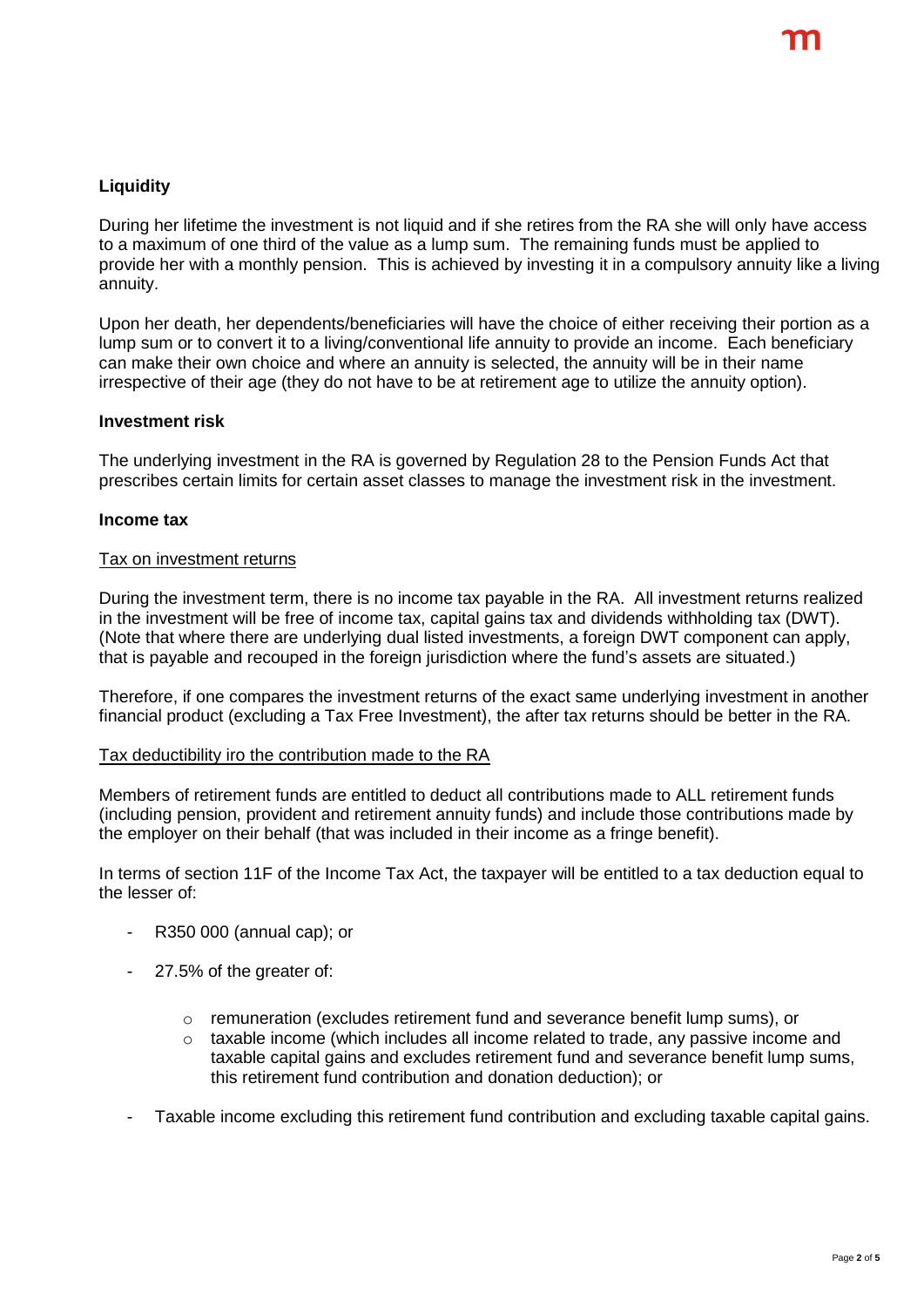Mrs. Retired's tax deduction:

The deduction she will be entitled to each year, will be the lesser of:

- R350 000,
- R116 872 ((27.5% of (R35 416 x12) her total income is remuneration)<br>R424 992 ((R35 416 x 12) her total income is taxable)
- $((R35 416 x 12) her total income is taxable)$

Therefore she will be able to deduct R116 872 for this tax year, based on the current income.

The disallowed contributions of R3 500 000 – R116 872 = R3 383 128, will roll over to the following year to be deducted again during that following tax year.

#### Disallowed contributions

The disallowed contribution that rolls over to the following tax year, will either be available in that following tax year as a:

- Deduction against any retirement fund lump sum to determine the taxable lump sum, or
- Section10C exemption, or
- Section 11F deduction (as above).

The section 10C exemption is relevant insofar the client receives income from compulsory annuities. This includes living annuities and conventional annuities stemming from pension, pension preservation, retirement annuities, provide and provident preservation funds.

In the case of Mrs. Retired, the R20 416 she receives from compulsory annuities will enjoy the exemption. Therefore, in the following tax year, after the first deduction was made as illustrated above, she will firstly enjoy the exemption and then the remainder of the disallowed contribution can be deducted in terms of section 11F. It is assumed the income remains unchanged in the following tax year, the calculation will be as follows:

Disallowed contribution that rolled over from the previous year is R3 373 128.

The income tax calculation will be as follows:

| Pension<br>Living annuity<br><b>Compulsory Annuity</b><br>Gross income | R <sub>180</sub> 000<br>R <sub>124</sub> 992<br>R <sub>120</sub> 000<br>R424 992 |
|------------------------------------------------------------------------|----------------------------------------------------------------------------------|
| Less exempt income:<br>Section 10C                                     | R224 992 (living annuity and conventional life annuity)                          |
| Income                                                                 | R <sub>180</sub> 000                                                             |
| Less 11F deduction                                                     | R116 872 (disallowed contribution that rolled over)                              |
| Taxable income                                                         | R 63 128                                                                         |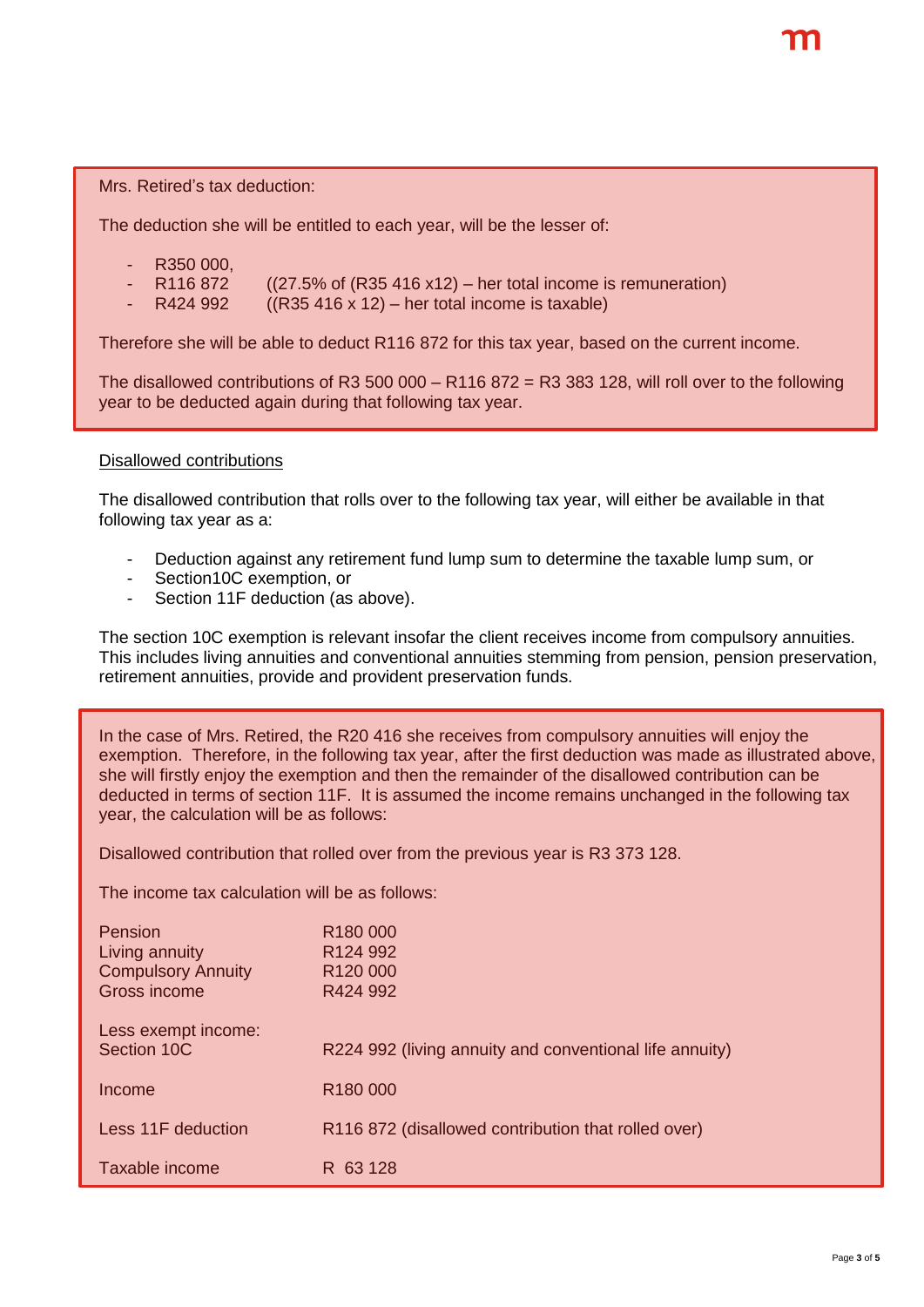| Disallowed contribution that rolls over to the following year: |                        |  |
|----------------------------------------------------------------|------------------------|--|
| Disallowed contribution beginning of tax year                  | R <sub>3</sub> 373 128 |  |
| Less s10C exemption                                            | R 224 992              |  |
| Less s 11F deduction                                           | R 116 872              |  |
| Carried over amount                                            | R <sub>3</sub> 031 264 |  |

**Note** – the insurer/administrator paying the annuity income is obliged to withhold PAYE. Therefore the exemption will only be accounted for at the end of the tax year, in which case the client should receive a tax refund (depending on the rest of the client's tax affairs). Alternatively the client can approach SARS to issue a nil tax directive iro the annuity income, on the basis of the disallowed contributions available, to instruct the insurer/administrator to refrain from withholding the PAYE. The client will have to obtain the directive and it is an annual process.

#### Retirement from the RA by the member

The client will be able to retire from the RA, which will allow access to a maximum of one third as a lump sum. This lump sum will be subject to income tax according to the Second Schedule to the Income Tax Act.

To determine the taxable lump sum the disallowed contribution that is remaining at this time will be allowed as a deduction.

In the case of Mrs. Retire, if one assumes she retires and elects to withdraw R1 000 000 as a lump sum, this amount is less than the rolled over disallowed contribution, and therefore it will not be subject to income tax.

Only if the lump sum exceeds the available disallowed contribution, will a portion be taxable. The retirement tax table will apply to determine the tax payable on the taxable lump sum and one must remember that aggregation of previous lump sums received will apply. The lump sums that count towards aggregation is:

- Retirement lump sums received after 1 October 2007,
- Withdrawal lump sums received after 1 March 2009, and
- Severance benefits received after 1 March 2011.

The portion transferred to an annuity will not result in any tax being payable on the transfer amount. The income is however gross income and therefore taxable.

#### Death of the member

Where a lump sum is selected by a beneficiary, income tax may be payable in terms of the Second Schedule of the Income Tax Act. Upon death it is deemed that the member receives the lump sum the day immediately prior to death, resulting in the member of the RA being the taxpayer and not the beneficiaries. Therefore the tax will be determined as explained above, using the deceased member's disallowed contributions and previous lump sums to determine the taxable lump sum. The after tax death benefit will then be split amongst the beneficiaries.